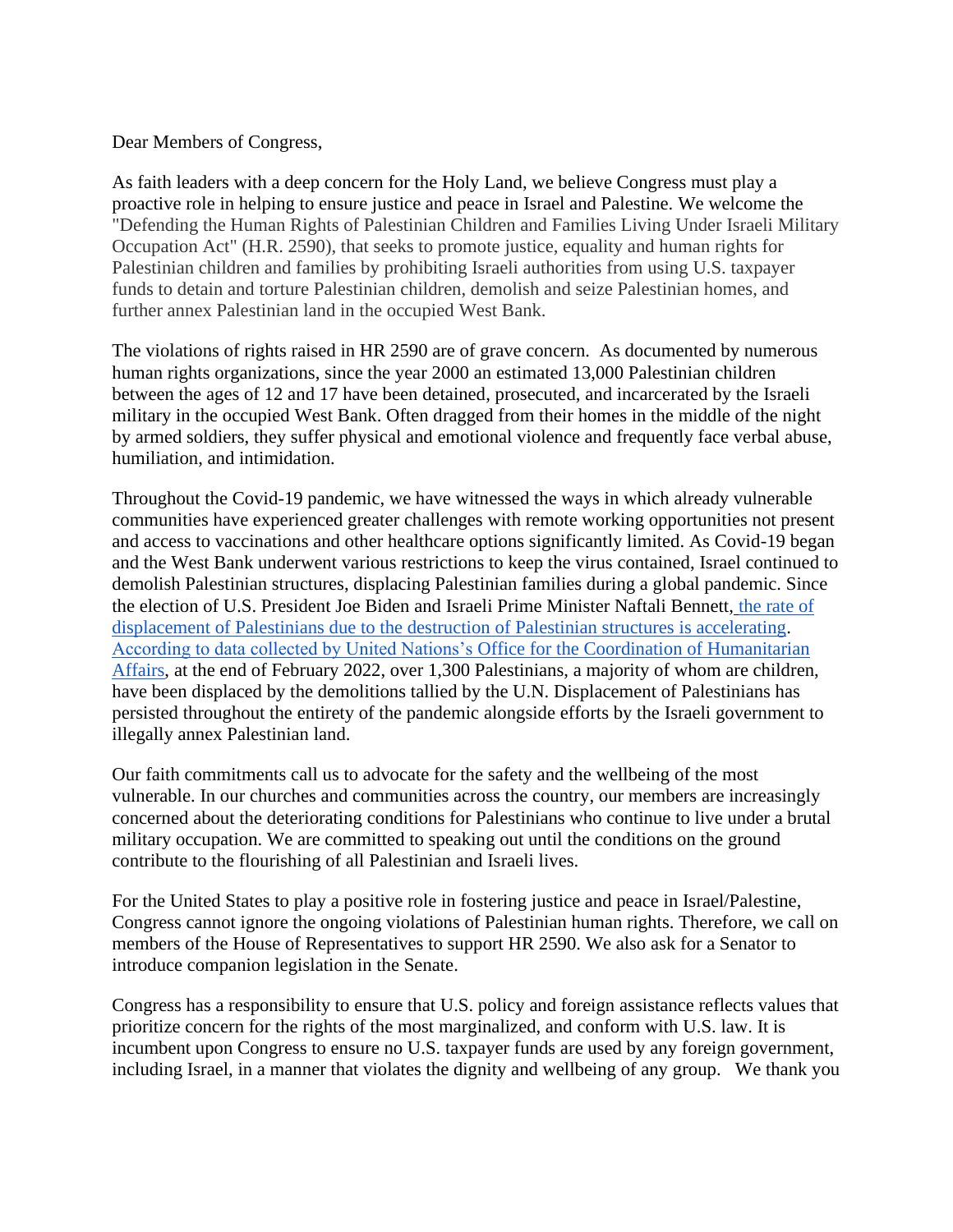for your service and commitment as we work together for justice and peace. Please know we are lifting you up in our prayers.

Joyce Ajlouny General Secretary American Friends Service Committee

Rev Eddy Alemán General Secretary Reformed Church in America

Archbishop Vicken Aykazian Ecumenical Director and Diocesan Legate Diocese of the Armenian Church of America (Eastern)

Rev. Marco Cable President, Division of Overseas Ministries Christian Church (Disciples of Christ) Co-Executive Global Ministries of the Christian Church (Disciples of Christ) and United Church of Christ

Rev. Dr. Mae Elise Cannon Executive Director Churches for Middle East Peace

Rev. Dr. Susan Henry-Crowe General Secretary The United Methodist Church (General Board of Church and Society)

The Most Rev. Michael B. Curry Presiding Bishop and Primate The Episcopal Church

Rev. Dr. John Dorhauer General Minister and President United Church of Christ

Reverend Emmett Lafayette Dunn Executive Secretary-Treasurer/CEO Lott Carey Foreign Mission Convention

Rev. Elizabeth A. Eaton Presiding Bishop Evangelical Lutheran Church in America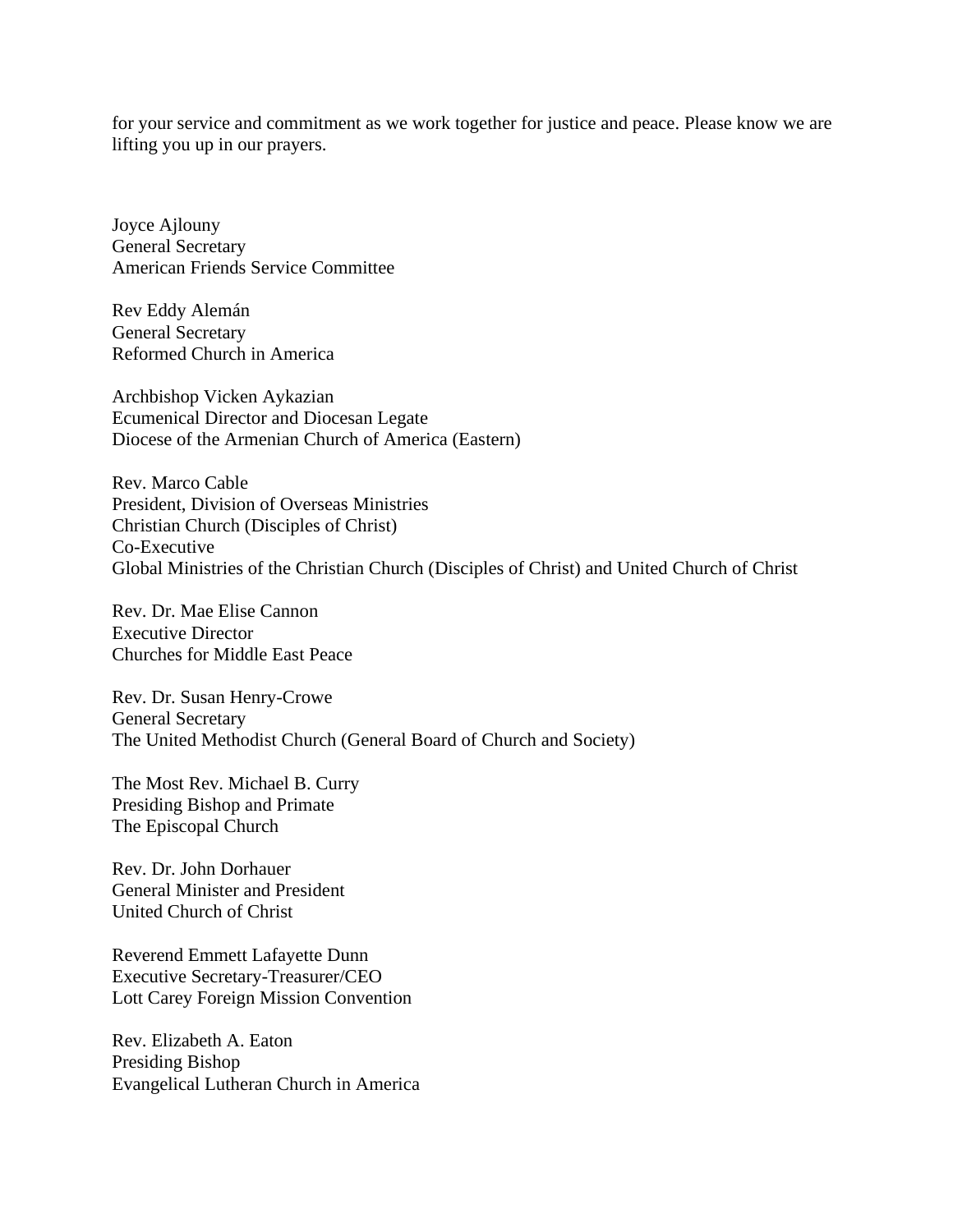The Very Reverend James Gannon, ofm; Provincial Minister of the Province of Assumption of the Blessed Virgin Mary

Susan Gunn **Director** Maryknoll Office for Global Concerns

Metropolitan Joseph Antiochian Orthodox Christian Archdiocese of North America

Dr. Antonios Kireopoulos Associate General Secretary National Council of Churches USA

The Rev. Dr. Betsy Miller President, Provincial Elders' Conference Moravian Church Northern Province

Bridget Moix General Secretary Friends Committee on National Legislation

Rev. Dr. J. Herbert Nelson Stated Clerk of the General Assembly Presbyterian Church (USA)

Rev. Teresa Hord Owens General Minister and President Christian Church (Disciples of Christ)

Richard Santos President & CEO Church World Service

Dr. Andrea Smith Founder and Board Member Evangelicals 4 Justice

David Steele General Secretary Church of the Brethren

Nikki Toyama-Szetzo Executive Director Christians for Social Action